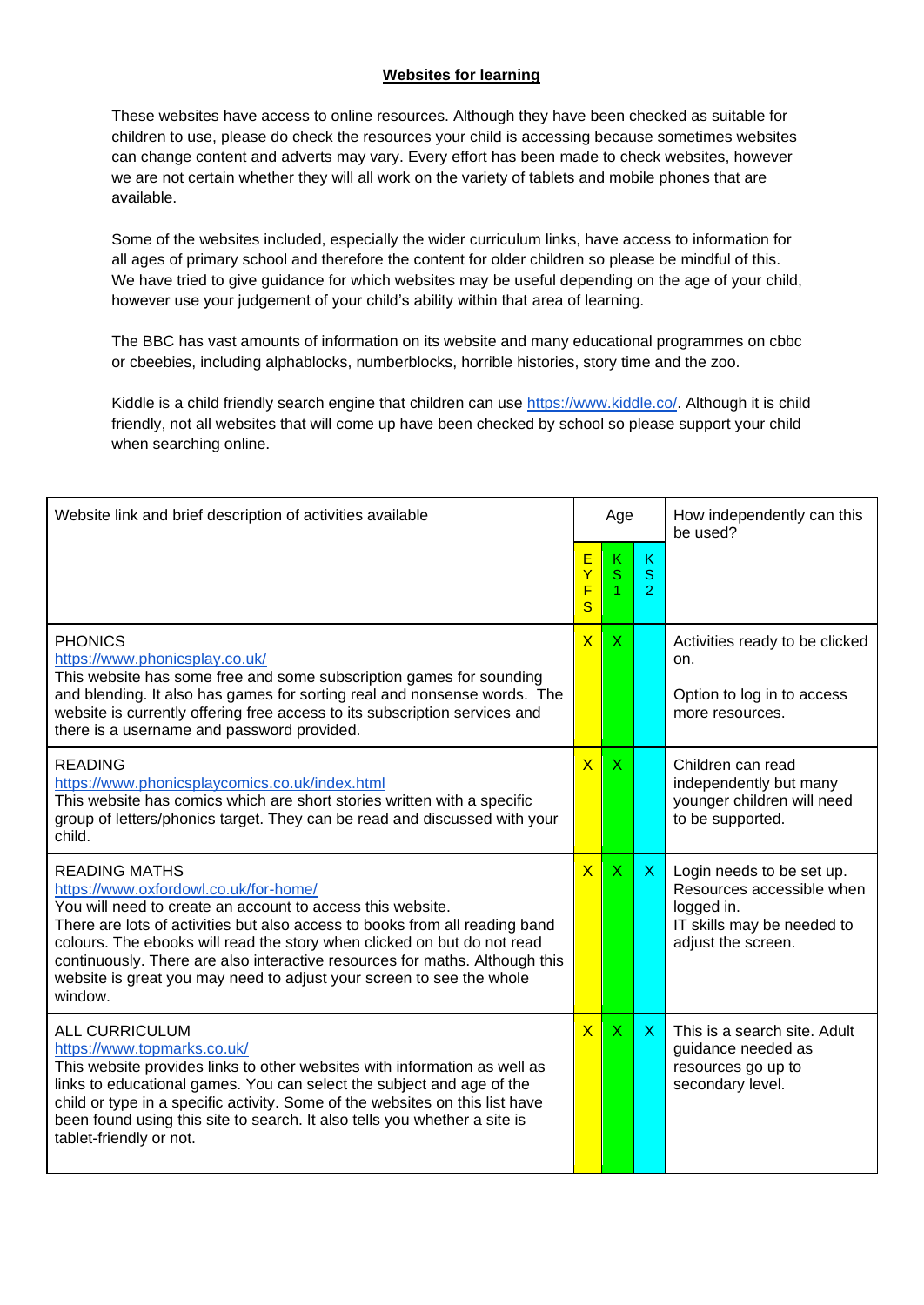| <b>MATHS</b><br>https://www.topmarks.co.uk/maths-games/hit-the-button<br>This is a good activity for practising number facts. Smaller children may<br>not understand the concept until they are shown. There are various levels<br>and questions to support knowledge of number facts from Year 1 to Year<br>4.                                                                                                                                                                                                                                                    |                         | X            | X.           | Once the child knows how<br>to play, it is independently<br>accessible.                                                                                           |
|--------------------------------------------------------------------------------------------------------------------------------------------------------------------------------------------------------------------------------------------------------------------------------------------------------------------------------------------------------------------------------------------------------------------------------------------------------------------------------------------------------------------------------------------------------------------|-------------------------|--------------|--------------|-------------------------------------------------------------------------------------------------------------------------------------------------------------------|
| <b>MATHS</b><br>https://www.topmarks.co.uk/maths-games/daily10<br>This website year 3 use regularly to give the children 10 questions with a<br>set time limit. The levels correspond roughly to the yeargroups and there<br>are lots of questions. If you child finds being timed too much then clicking<br>on manual allows them to work out the answer and then click next. This is<br>great for those in KS2 learning times tables with a time limit for the<br>answer.                                                                                        |                         | $\mathsf{X}$ | $\mathsf{X}$ | This is straight forward to<br>use and older children will<br>learn how to navigate this<br>very quickly.                                                         |
| MATHS ENGLISH<br>http://www.ictgames.com/mobilePage/index.html<br>This website has lots of interactive games linked to the curriculum<br>including phonics, number bonds and spelling of common exception words<br>for years 1-4. Personal favourite games include 'save the whale' for<br>number bonds, 'dinosaur eggs' for phonics and 'counting caterpillar' for<br>ordering numbers.<br>Because this is a teaching website not all of the activities are interactive<br>games, some are teaching resources to demonstrate learning on an<br>interactive board. | $\overline{\mathsf{X}}$ | $\mathsf{X}$ | X            | Easy to access and use.<br>Games not organised in<br>ability or year groups.<br>Some activities are teaching<br>tools rather than activities<br>for the children. |
| <b>EYFS</b><br>https://play.fisher-price.com/en_GB/index.html<br>Aimed at children in EYFS this website has links to online games but also<br>links to activity suggestions. Some of this is aimed at children in nursery<br>so may be useful for younger siblings.                                                                                                                                                                                                                                                                                                | $\overline{\mathsf{x}}$ |              |              | Adults will need to support<br>their child. Easy to use.                                                                                                          |
| <b>MATHS</b><br>https://www.arcademics.com/<br>This website has competitive games for practising recall of facts under<br>time pressure. Although they are fun, please only use the number facts as<br>the money and spellings are American.                                                                                                                                                                                                                                                                                                                       |                         |              | $\mathsf{X}$ | Easy to use - adult selection<br>over tasks as it is an<br>American website.                                                                                      |
| <b>EYFS</b><br>https://www.funwithspot.com/<br>This website contains printables, interactive activities and other resources<br>that may be useful for children in EYFS and Year 1.                                                                                                                                                                                                                                                                                                                                                                                 | $\mathsf{X}$            | $\mathsf{X}$ |              | Adult supervision to read<br>activities with your child.                                                                                                          |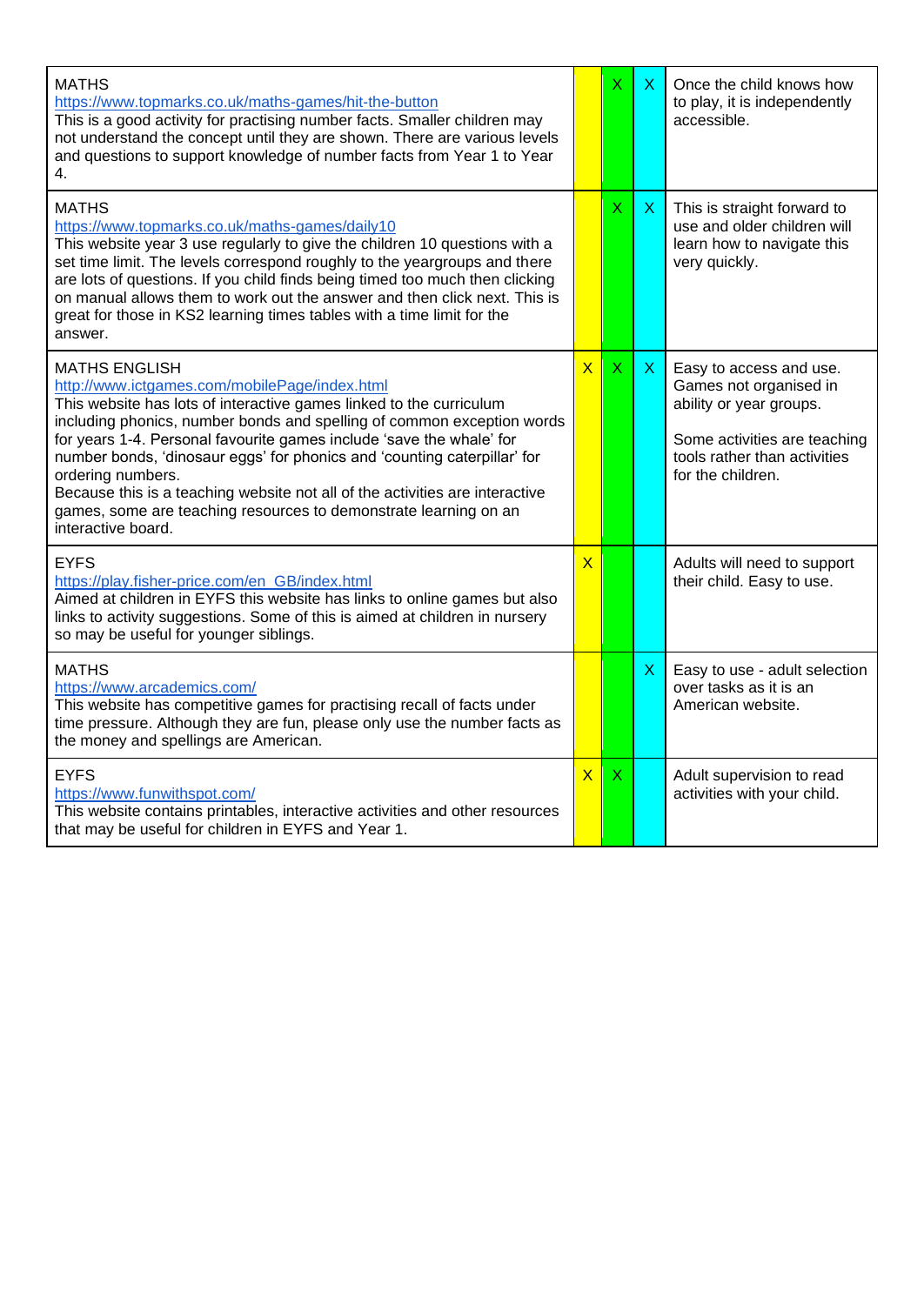Other websites for other subjects and for other skills.

| <b>SCIENCE - Nature</b><br>https://www.woodlandtrust.org.uk/<br>This website contains lots of information about wildlife in the UK. It has<br>information on different species and how to identify them.<br>It also has a link to a live camera watching ospreys and information on the<br>environment.                                                                                                                                                                                                 |                | X.           | This website has activities<br>on for all ages and the<br>information could be<br>accessed by KS2 children.                                                                                      |
|---------------------------------------------------------------------------------------------------------------------------------------------------------------------------------------------------------------------------------------------------------------------------------------------------------------------------------------------------------------------------------------------------------------------------------------------------------------------------------------------------------|----------------|--------------|--------------------------------------------------------------------------------------------------------------------------------------------------------------------------------------------------|
| <b>SCIENCE - Nature</b><br>http://www.treetoolsforschools.org.uk/categorymenu/?cat=activities This is<br>an interactive tool that can be used to identify different leaves, look at<br>what happens through the seasons or look at british wildlife. Although it is<br>linked closely to the Year 1 curriculum the activities could be used to<br>revisit learning.                                                                                                                                     | $\mathsf{X}$   | $\mathsf{X}$ | Older children could access<br>this themselves however<br>younger children would<br>need to complete this with<br>support.                                                                       |
| <b>TOUCH TYPING</b><br>https://www.bbc.co.uk/bitesize/topics/zf2f9j6/articles/z3c6tfr has different<br>levels to practise touch typing.                                                                                                                                                                                                                                                                                                                                                                 | X              | X            | This is only usable with a<br>keyboard.                                                                                                                                                          |
| <b>CODING</b><br>https://scratch.mit.edu/ideas<br>Scratch is a great website for coding and programming. The children from<br>Y2 up have used it during their computing sessions. The ideas tab at the<br>top gives access to tutorials that the children could follow to create a code.                                                                                                                                                                                                                | Ÿ<br>2         | $\mathsf{X}$ | Although children can enjoy<br>playing with this website<br>independently, the tutorials<br>will support them in learning<br>new skills.                                                         |
| <b>WIDER CURRICULUM</b><br>https://www.natgeokids.com/uk/<br>This website provides information for research under the 'discover' tab<br>and also under the 'resource' tab there are activity ideas as well as<br>information. There is information for many subject areas but ther text can<br>be complicated to understand.                                                                                                                                                                            | $\overline{X}$ | X.           | Adult guidance and support<br>will be needed to<br>understand text for many<br>pupils.                                                                                                           |
| <b>WIDER CURRICULUM</b><br>https://www.dkfindout.com/uk/<br>This website has searchable topics and information on lots of different<br>learning areas. It is not organised by yeargroup or subject but rather in<br>topic areas. You can search information or click on interesting icons.<br>Some of the video links are youtube so may not work if your child does not<br>have access to this.                                                                                                        |                | X.           | Easy for older children to<br>navigate independently.<br>Text can be difficult to read.<br>Please be mindful that<br>there are many topics and<br>not all will be appropriate<br>for your child. |
| <b>INTERNET SAFETY</b><br>https://beinternetawesome.withgoogle.com/en_us/interland<br>This website has been designed in a game format to teach aspects of<br>safety online.<br>https://beinternetawesome.withgoogle.com/en_ie/parents Here is more<br>information about the content of the website.                                                                                                                                                                                                     |                | X            | Although this is able to be<br>used by older children<br>independently, the issues<br>that arise should be<br>discussed so they can ask<br>questions relating to staying<br>safe online.         |
| <b>SCIENCE SPACE</b><br>https://www.nasa.gov/kidsclub/index.html<br>This website is user friendly and the children will enjoy learning about<br>space. Although this isn't on the curriculum until year 5, the children are<br>supposed to learn about what keeps humans, animals and plants alive<br>and therefore thinking about the lack of life in space can be a way in to<br>discussing this. The image of the day section of the website is a great<br>thing to look at to talk about our world. |                | X.           | This website will need adult<br>support because the tabs at<br>the top are easy to click on<br>and will take you away from<br>the kids section.                                                  |